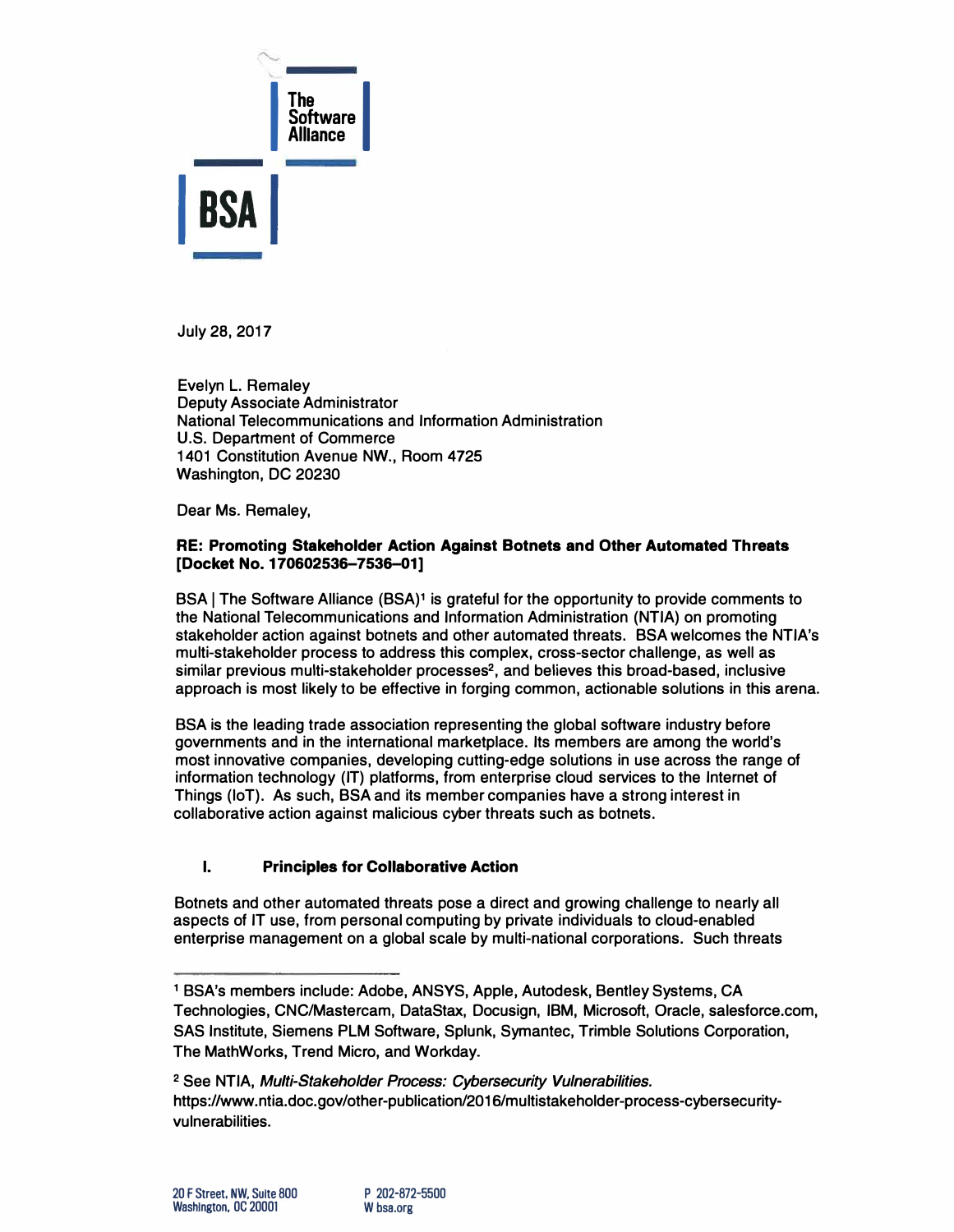**invade privacy, undermine trust, disrupt commerce, and threaten security. These threats have existed for some time, but new technologies are exacerbating the problem by expanding the scope and ease of botnet and related attacks. For example, as loT-enabled devices, many of which are not developed with security as a priority, increasingly connect to the internet ecosystem, they can be easily coopted into botnets without the knowledge of the devices' owners. As such technologies fuel the expansion of the botnet threat, concerted action will be necessary to keep consumers, businesses, governments; and critical infrastructure safe.** 

**BSA believes that an approach to action against botnets and related threats should be shaped according to the following principles:** 

- **• Embrace public-private collaboration. Neither the government nor the private sector alone can tackle the global and multi-dimensional challenge of automated cyber threats effectively; success will depend upon true collaboration built around agile and targeted information-sharing, coordinated action, and stakeholder-informed consensus around standards for security and privacy.**
- **• Adopt a holistic approach. While there is a tendency to focus on specific points of intervention - internet service providers (lSPs) or device manufacturers, for instance - an effective approach to combatting botnets and related threats calls for broadly shared responsibility throughout the internet ecosystem and must engage all stakeholders, from product development (hardware and software) to infrastructure and edge providers and ultimately individual consumers.**
- **• Protect user privacy. Consumers are a powerful ally in the fight against botnets, and their trust must be maintained through approaches that conscientiously balance security and privacy.**
- **• Take a global view. Just as botnets are a global problem, solutions must be developed with a global mentality, relying upon international standards, engaging international stakeholders, and ultimately driving toward international collaboration and harmonization.**
- **• Remain flexible, adaptable, and outco\_me-focused. Both technologies and threats evolve constantly; an effective approach to combatting botnets and related threats will avoid adopting rigid regulations or specifications that cannot keep pace with this evolution. Instead, solutions should harness the innovative power of the market to drive increasing security and ensure rapid adaptation to new threats.**

**In putting these principles into practice, the US Government should consider: (1) working with industry to develop flexible security standards for the loT market; (2) promoting market incentives for adoption of these flexible security standards; (3) facilitating coordinated public-private action against botnets and related threats; and (4) engaging with international partners to facilitate global action against botnets and related threats.** 

## **II. Flexible Security Standards**

**BSA supports voluntary consensus-based, industry-led standards setting processes to develop and refine standards relevant to enhancing security against botnets and related threats, particularly with regard to cybersecurity standards for the loT market. BSA and its members have strongly supported this approach in relation to security critical infrastructure**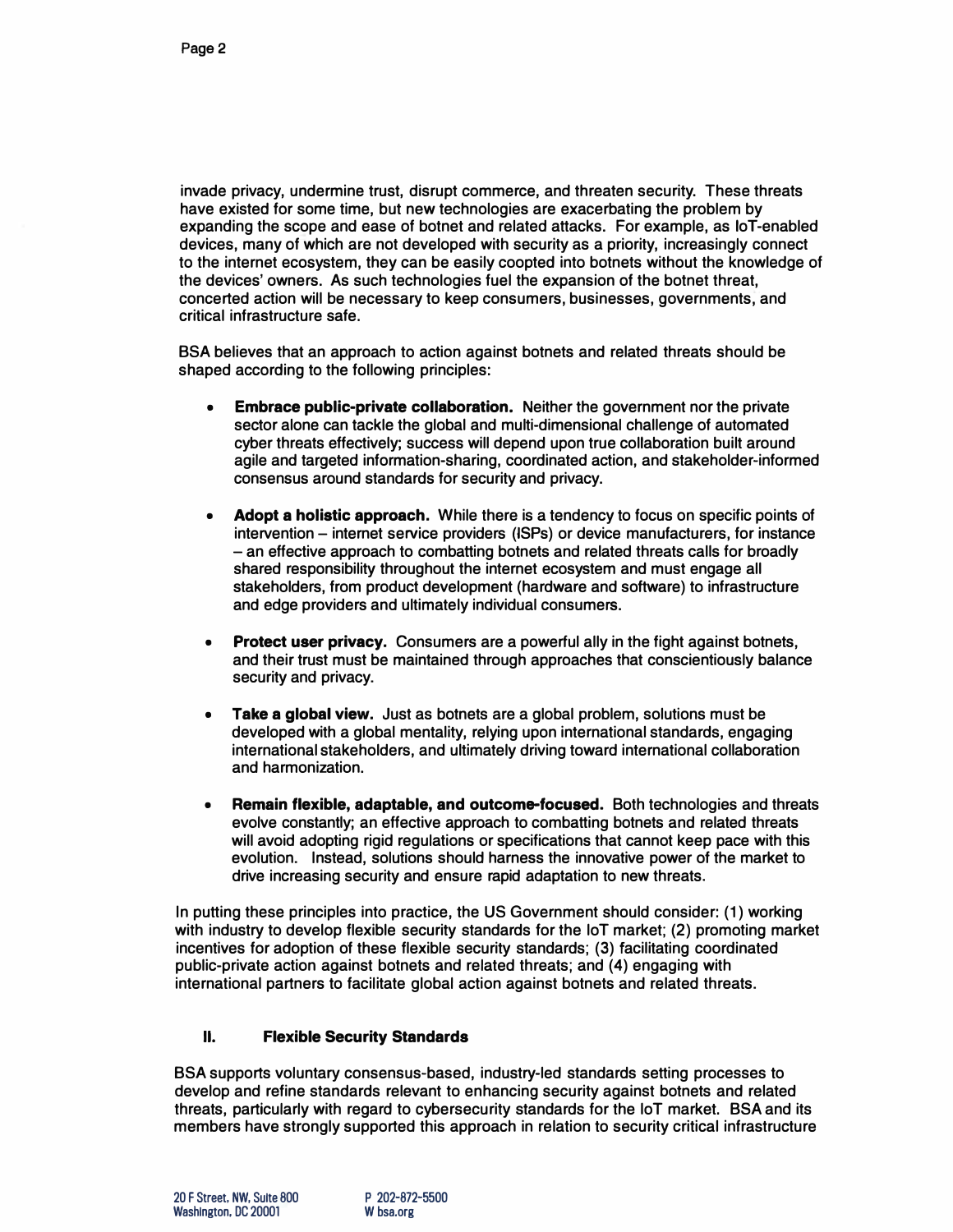**through the National Institute of Standards and Technology's development of the**  *Framework for Improving Critical Infrastructure Cybersecurity.<sup>3</sup>***Adapting this approach to the loT market is particularly appropriate, given the diversity of platforms, functionalities, and industries involved in the loT market.** 

**A voluntary, consensus-based, industry-led standards-setting process to establish cybersecurity standards for the loT market should focus on the following core concerns at minimum:** 

- **(1) Identity management. Standards should be informed by best practices for identity management and authentication, including by addressing the use of hard-coded and default passwords, superuser credentials, common administrator credentials, and similar vulnerabilities.**
- **(2) Security-informed code. Standards should be informed by best practices for building security into software code development, including practices to minimize the inclusion of known and potential vulnerabilities in code.**
- **(3) Patchability. Standards should be informed by best practices for software security updates, including ensuring that firmware or software is able to accept authentic security updates from its developers.**
- **(4) Consumer notifications. Standards should ensure that loT devices are capable of notifying their owners or operators of security information, such as when security issues are detected and how to apply security updates.**

**One important factor behind the success of the** *Framework for Improving Critical Infrastructure Cybersecurity* **has been its reliance upon international standards wherever possible; this approach should be repeated in any voluntary standards-setting framework for loT cybersecurity.** 

**As industry and the government collaborate to strengthen loT security to prevent botnet attacks, it is important to acknowledge the critical role encryption plays in securing Internetconnected devices. Any policy that would undermine industry's ability to use encryption, such as proposals to mandate backdoor access to encrypted devices, would be tremendously damaging to efforts to combat botnets and cybersecurity threats writ large. As cybersecurity expert Bruce Schneier recently testified before Congress, "Attempts to weaken encryption will make these attacks easier and more damaging, and will harm our society far more than their benefit. " 4** 

**<sup>3</sup>National Institute for Standards and Technology,** *Framework for Improving Critical Infrastructure Cybersecurity,* **Version 1.0.** 

https://www.nist.gov/sites/default/files/documents/cyberframework/cybersecurity-framework-**021214.pdf.** 

**<sup>4</sup>Schneier, Bruce,** *Testimony Before the United States House of Representatives Committee on Energy and Commerce Subcommittee on Communications and Technology and Subcommittee on Commerce, Manufacturing, and Trade,* **November 16, 2016. http://docs.house.gov/meetings/lF/IF17/20161116/10541 B/HHRG-114-IF17-Wstate-SchneierB-20161116.pdf.**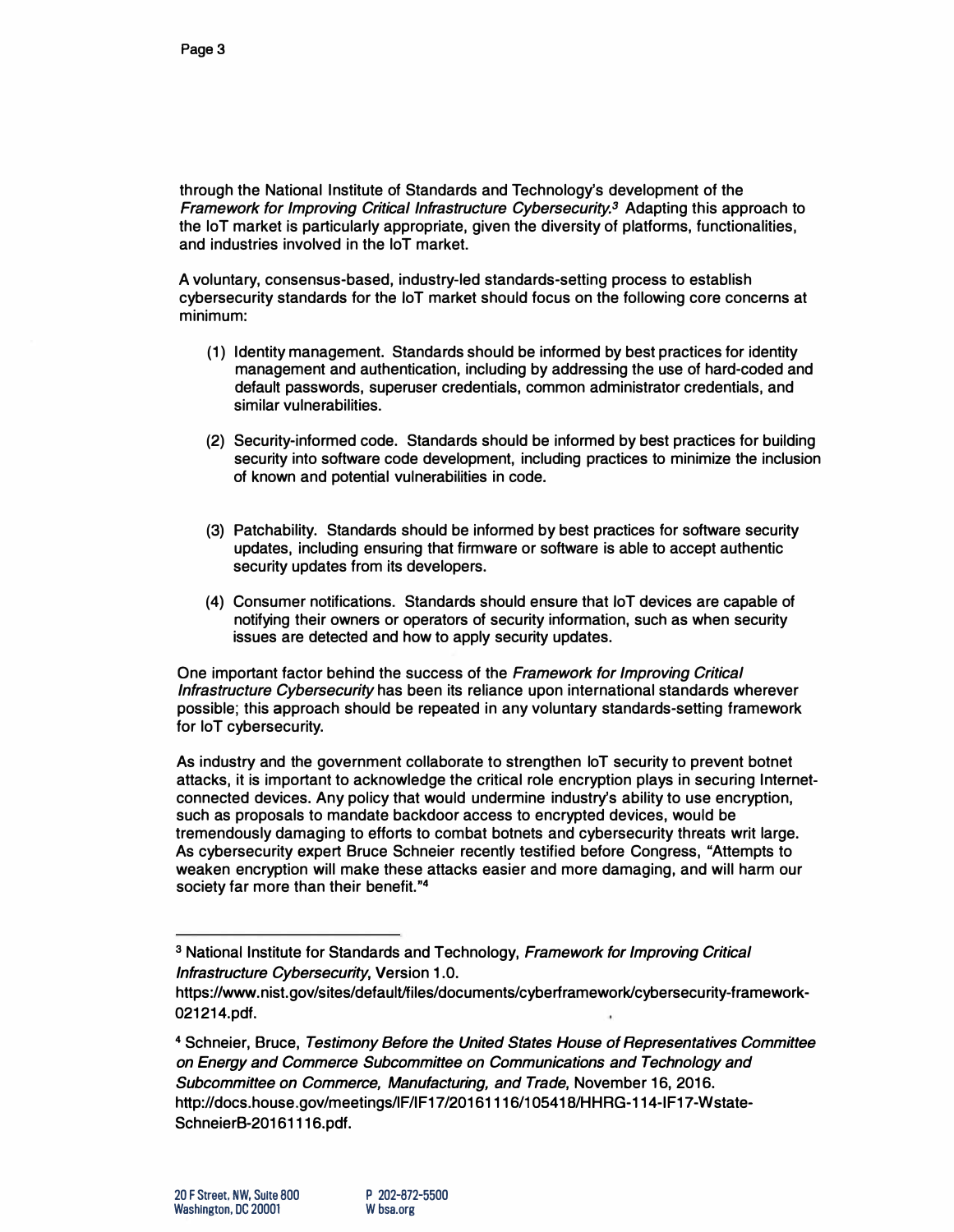**Finally, it is worth noting that securing loT devices is only part of the equation when it comes to battling botnets and related threats; continued attention to securing other IT platforms and networks is equally important. Just as the** *Framework for Improving Critical Infrastructure Cybersecurity* **might be adapted to the loT market, it also offers a useful starting point to inform security frameworks for IT platforms and networks beyond critical infrastructure. Other concepts discussed in this comment, including market incentives for standards adoption and public-private collaborative action, also apply equally to these platforms and networks as to the loT market.** 

#### **Ill. Market Incentives for Standards Adoption**

**In relying upon a voluntary, consensus-based, industry-led standards-setting process, developing security standards is only half the battle: such an approach will not be effective unless the standards are adopted on a wide scale. Government and industry should collaborate to develop incentives for adopting such standards, and a range of proposals for incentivizing adoption of standards have been advocated.** 

**Several proposals relate to incentivizing adoption of security standards by increasing transparency to consumers around security features in some form. The** *Commission on Enhancing National Cybersecurity* **proposed the development of "the equivalent of a**  cybersecurity 'nutritional label' for technology products and services - ideally linked to a **rating system of understandable, impartial, third-party assessment that consumers will intuitively trust and understand."**5 **Similarly, the European Commission is considering "a 'Trusted loT label', aimed at consumers, giving transparent information about different levels of privacy and security, and where relevant, demonstrating compliance with the EU's Network and Information Security Directive."**<sup>6</sup>**Organizations such as the Underwriters' Laboratory7 and ISCA Labs8 have worked to develop loT security certifications, awarded upon completion of third-party security testing and assessment.** 

**These initiatives are promising, provided they are developed smartly and with the input of all impacted stakeholders. First, they must be truly market-driven, establishing cybersecurity as a market differentiator that increases competition among providers to achieve an ever-rising bar for cybersecurity. In this vein, such incentives must be developed with robust leadership by and input from industry and other stakeholders. Second, assessments and/or certifications should be flexible and outcomes oriented, allowing for different technology solutions and approaches to achieve these outcomes. Third, there must be alignment among approaches - a proliferation of differing certifications and/or labels will serve to confuse rather than inform consumers, and will fail to drive the** 

<sup>6</sup>**European Commission,** *Fact Sheet: Digital Single Market* **-** *Digitising European Industry Questions & Answers,* **April 19, 2016. http://europa.eu/rapid/press-release\_MEM0-16- 1409\_en.htm.** 

**7 Underwriter's Laboratory website. http://industries.ul.com/product-securityservices/product-testing-and-validation.** 

<sup>8</sup>**ISCA Labs website. https://www.icsalabs.com/technology-program/iot-testing.** 

**<sup>5</sup>Commission on Enhancing National Cybersecurity,** *Report on Securing and Growing the Digital Economy,* **December 1, 2016.** 

**https://www .nist.gov/sites/default/files/documents/2016/12/02/cybersecurity-commissionreport-final-post.pdf.**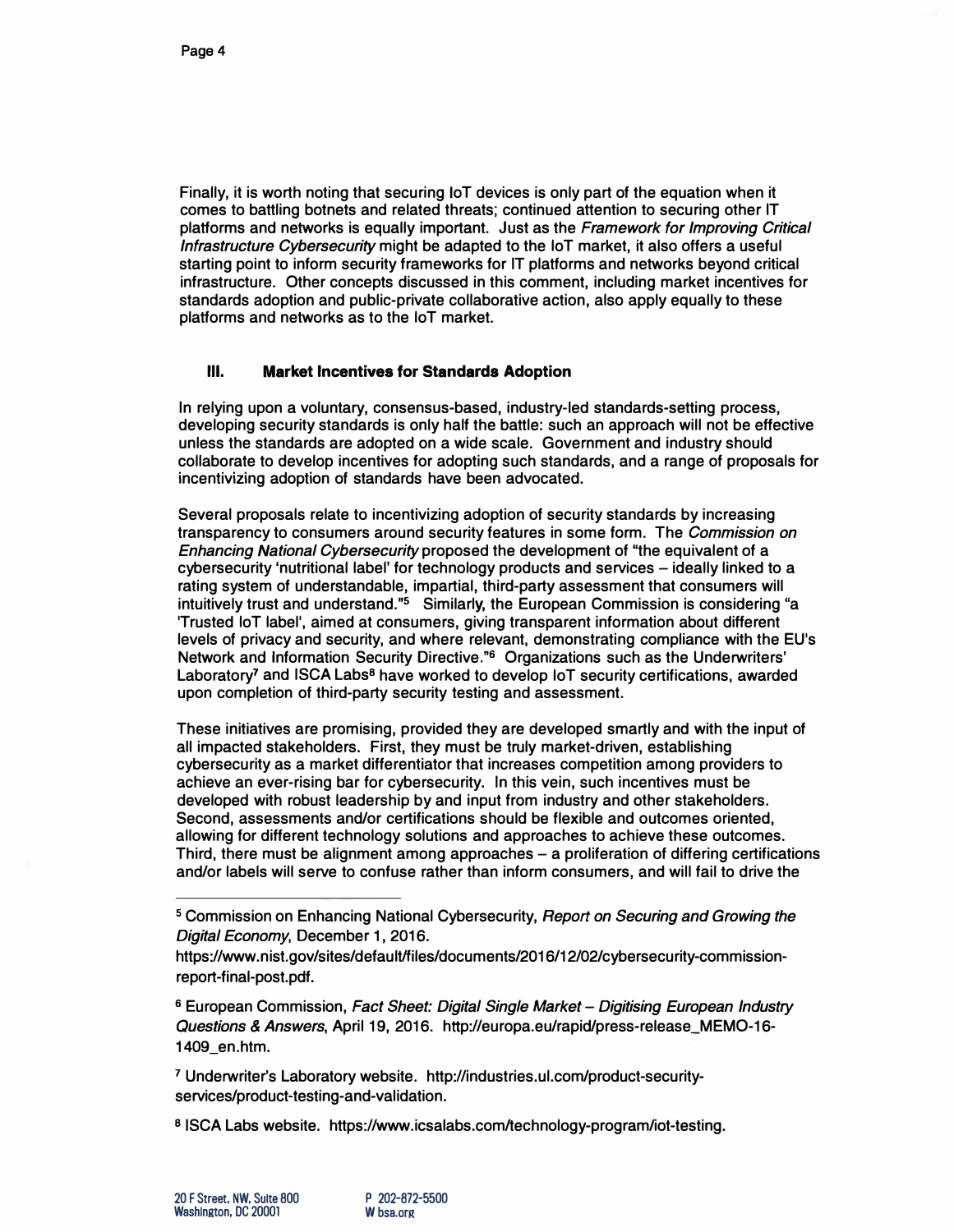**broader industry toward higher cybersecurity standards. It is in working toward a common, aligned approach that the government can play a particularly important role. Finally, processes involving the assessment and/or certification of products must be transparent; standards, methodologies, and findings must be consistent and readily available to both product developers and consumers.** 

**BSA believes that market-driven incentives for adopting consensus-based standards are far preferable to other alternatives. Other proposals commonly discussed as incentives to widespread adoption of standards include requiring standards adoption through regulation, shaping the market through government acquisition, and using standards adoption (potentially in conjunction with certification or labeling regimes) to shape insurance markets and legal liability.** 

**BSA opposes the adoption of inflexible and overly burdensome regulatory models, which risk stifling innovation, failing to keep pace with the rapid evolution of technology, and failing to create true competition toward greater cybersecurity. Shaping the market through government acquisition may be worth exploring, but carries two concerns. First, efforts to leverage government acquisition in the past have often resulted in establishing regulatory frameworks that disprivilege many industry stakeholders and hinder the government from keeping up with technological innovation. Second, because of the fairly limited scale of government purchases further diffused by the diverse range of technological platforms used by the government, many unique to individual agencies or organizations, efforts to leverage government acquisition may have limited impact in shaping the market. Any efforts to leverage government acquisition to drive higher cybersecurity standards should address these concerns, avoiding increasing regulatory burdens and focusing on technologies procured on a large scale.** 

**Finally, proposals to shape insurance markets and legal liability according to demonstrated compliance with cybersecurity standards hold promise, but must be approached with great caution. Particularly with loT devices, the array of stakeholders involved - including device manufacturers, network operators, software developers, and security providers - is so broad and entangled as to impede accurate and fair judgments about liability and risk. More work is needed to develop frameworks for clarifying responsibilities of different stakeholders, as well as to increase and improve data contributing to a better understanding of cyber risk.** 

## **IV. Setting the Stage for Coordinated Action**

**In addition to promoting cybersecurity in the development of products, action is needed to identify and dismantle active automated cyber threats. BSA member companies have been global leaders in combatting botnets, playing key roles - in partnership with the US Government and other stakeholders - in taking down some of the most expansive and damaging botnets to date.9 However, due to the global, cross-sector, and criminal nature of the threat, industry cannot act alone. Such action requires collaboration between a wide array of stakeholders, including industry, academic researchers, law enforcement agencies, and governments worldwide.** 

**<sup>9</sup>***See, e.g.,* **Testimony of Cheri McGuire (Symantec) and Richard Boscovich (Microsoft) before the Senate Judiciary Committee, July 15, 2014. Available at https://www.judiciary.senate.gov/imo/media/doc/07-15-14McGuireTestimony.pdf and https://www .judiciary.senate.gov/imo/media/doc/07-15-14Boscovich Testimony.pdf**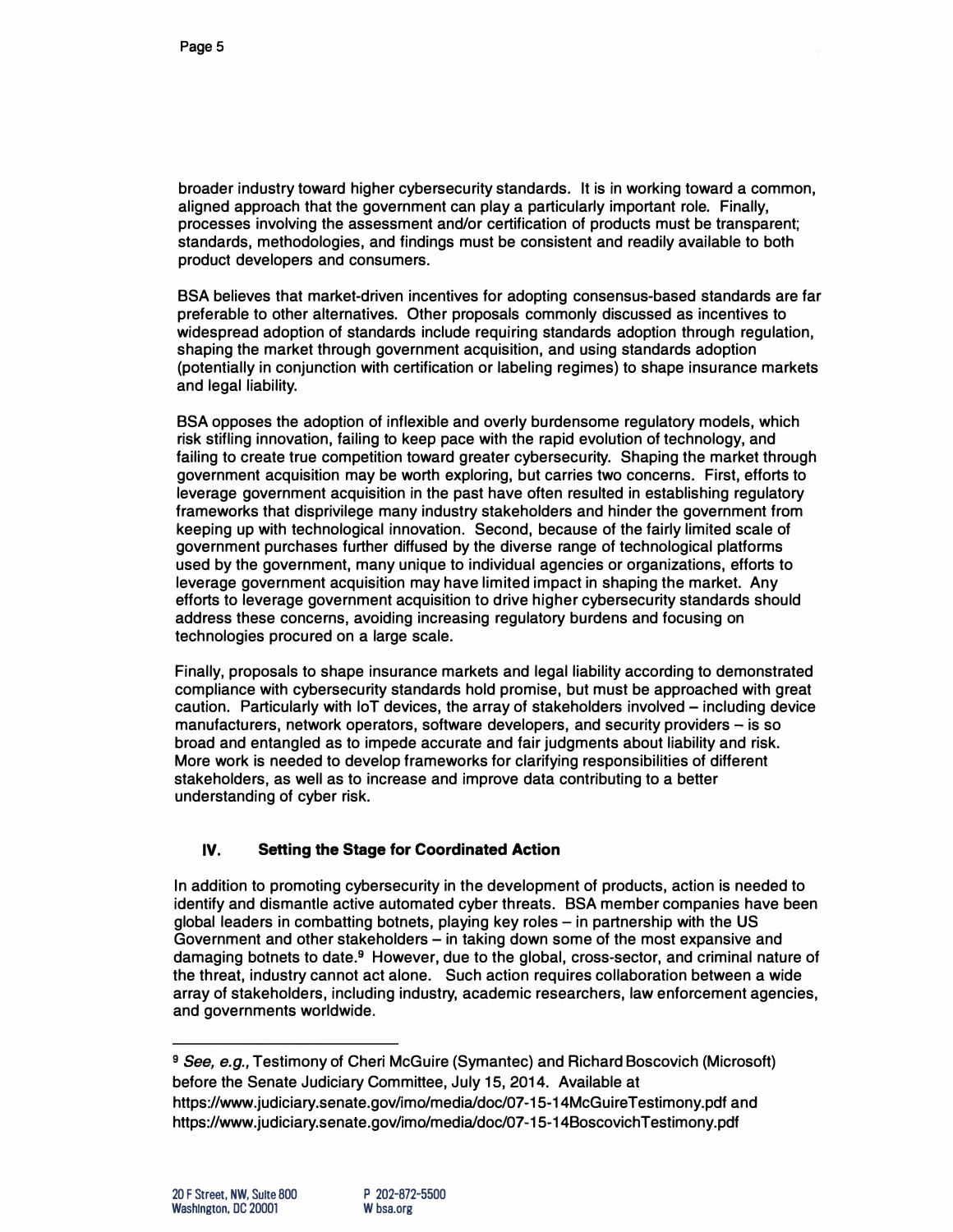**The US Government can play critically important roles in facilitating and sustaining collaborative action against botnets and related threats. Such roles should include:** 

- **•** *Facilitating timely, targeted information-sharing.* **Robust information-sharing is a cornerstone for effective public-private collaboration against cyber threats. Yet, while current information-sharing architectures are useful, these mechanisms would benefit from continued improvement. Information shared through existing authorities must become more** *timely* **and** *targeted-* **the right information must reach the right stakeholders at the right time - to maximize impact in addressing cyber threats such as botnets.**
- **•** *Continuing broad cross-industry collaboration initiatives.* **Government-facilitated initiatives to bring together broad groups of stakeholders to combat botnets and other cyber threats, such as the Communications Security, Reliability, and Interoperability Council (CSRIC) Botnet Working Group, have demonstrated their effectiveness in achieving consensus on means for collaboration, identifying voluntary best practices, and sharing lessons learned. The government should continue to facilitate such fora.**
- **•** *Using its convening power to facilitate collaboration.* **Timely information-sharing and broad-cross industry collaboration are important elements of addressing the botnet challenge, but responses to specific botnet threats requires targeted, agile publicprivate collaboration. The government can play an important role by moving beyond broad-based collaborative initiatives to convene threat-specific targeted working groups that maximize the capabilities of the most relevant public and private sector stakeholders. While private industry stakeholders are often willing to collaborate to address prominent current cyber threats, such cooperation can be accelerated when the government is able to identify and convene relevant stakeholders, leveraging both its convening power and its intelligence-informed understanding of threats. Stakeholders relevant to addressing current threats will often change from incident to incident, so a standing, broad-based working group will be less effective than the convening of targeted, threat-specific groups to confront each specific incident.**
- **•** *Ensuring clarity on lawfulness and liability.* **Finally, the government can help advance effective industry collaboration to address botnets and related threats by providing greater clarity on the legality of measures taken and potential liability associated with such measures. In particular, greater clarity is needed with regard to potential application of anti-trust laws to collaboration among industry stakeholders to combat cyber threats, liability associated with taking measures to disinfect networks of malware, and both legality and liability in relation to vulnerability research.**

# **V. Setting the Stage for Global Action**

**Finally, an effective approach to combatting botnets and related threats must consider the global nature of the threats. Botnets often involve networks of infected machines located in multiple countries, with command-and-control nodes often located outside the jurisdiction of U.S. law enforcement. As a result, international collaboration must be part of the solution.** 

**Countries with which U.S. law enforcement may seek to partner around the world must possess both the** *political will* **to cooperate in confronting cyber threats and the** *capability* **to do so. Currently, there are significant gaps in capability that must be addressed to enable more effective cross-border collaboration. For instance, the United Nations International**